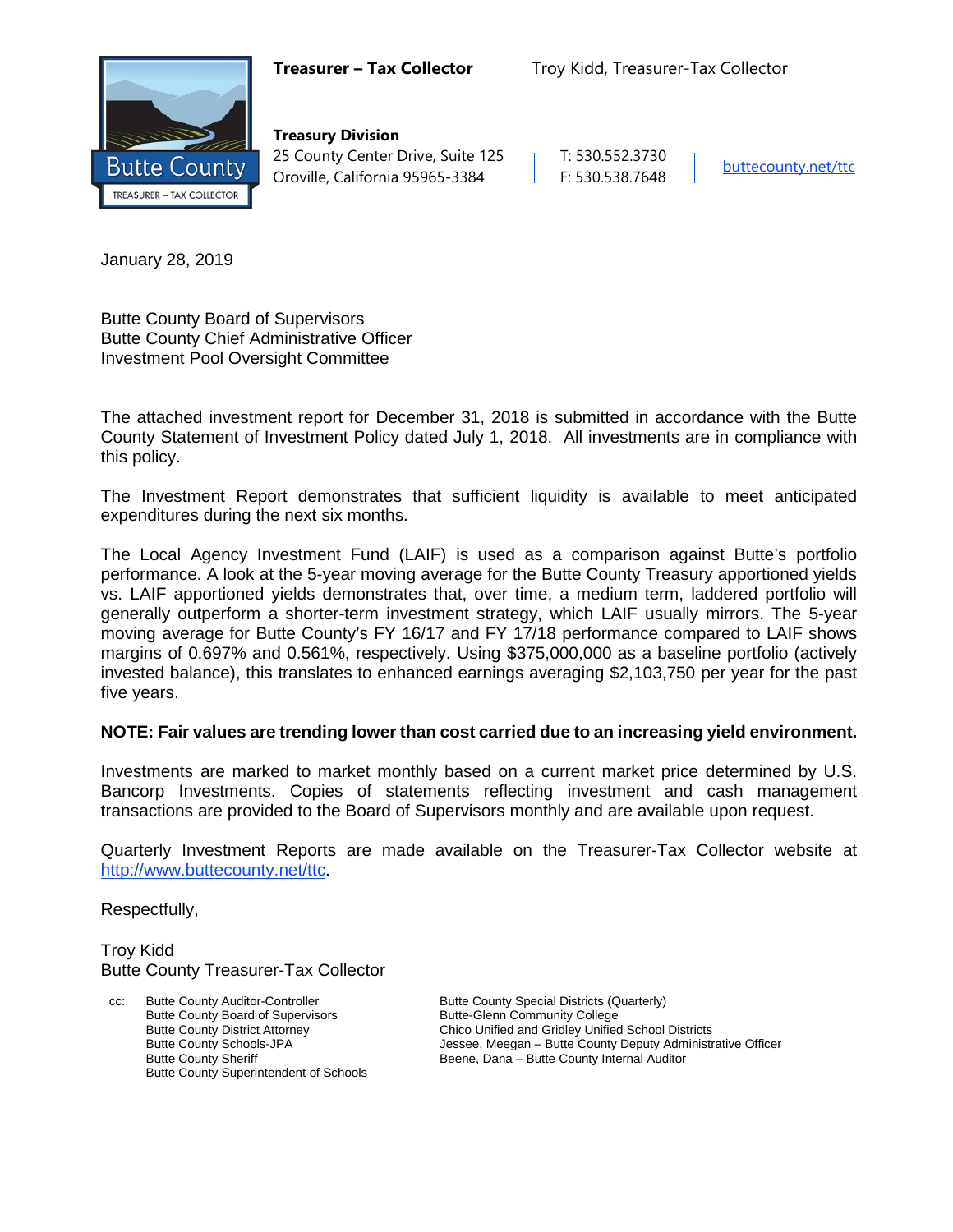

**December 31, 2018**

|                                                                          | YIELD TO         | <b>WEIGHTED AVERAGE</b> |                           |                           |                           |
|--------------------------------------------------------------------------|------------------|-------------------------|---------------------------|---------------------------|---------------------------|
| <b>ACTIVELY MANAGED PORTFOLIO:</b>                                       | <b>MATURITY</b>  | <b>MATURITY (DAYS)*</b> | <b>PAR VALUE</b>          | <b>FAIR VALUE</b>         | <b>COST CARRIED</b>       |
|                                                                          |                  |                         |                           |                           |                           |
| <b>LOCAL AGENCY INVESTMENT FUND (LAIF)</b>                               | 2.291%           | $\mathbf{1}$            | 88,705,828.85             | 88,705,828.85             | 88,705,828.85             |
| <b>CALTRUST SHORT TERM</b><br><b>CAMP SHORT TERM</b>                     | 2.372%<br>2.460% | 1<br>$\mathbf{1}$       | 4,701.21<br>50,362,270.06 | 4,701.21<br>50,362,270.06 | 4,691.76<br>50,362,270.06 |
| <b>BANK MONEY MARKET (COLLATERALIZED)</b>                                | $0.000\%$        | 1                       | 0.00                      | 0.00                      | 0.00                      |
|                                                                          |                  |                         |                           |                           |                           |
| <b>TREASURY OBLIGATIONS**</b>                                            | 1.890%           | 1,080                   | 54,000,000.00             | 52,717,618.00             | 53,524,189.03             |
| <b>MUNICIPAL SECURITIES**</b>                                            | 1.954%           | 583                     | 43,760,000.00             | 43,320,954.90             | 43,933,454.91             |
| <b>CORPORATE SECURITIES**</b>                                            | 2.138%           | 684                     | 33,359,000.00             | 32,922,751.68             | 33,274,847.29             |
| <b>DOMESTIC TIME DEPOSITS **</b>                                         | 2.166%           | 1,034                   | 10,250,000.00             | 10,250,000.00             | 10,247,283.12             |
| <b>NON US GOVERNMENT AGENCY **</b>                                       | 1.979%           | 789                     | 68,150,000.00             | 66,899,086.55             | 67,895,244.47             |
| <b>US GOVERNMENT AGENCY **</b>                                           | 2.090%           | 935                     | 127,835,000.00            | 126,283,439.18            | 127,642,411.70            |
| <b>TOTAL ACTIVELY MANAGED PORTFOLIO:</b>                                 | 2.121%           | 609                     | 476,426,800.12            | 471,466,650.43            | 475,590,221.19            |
| <b>INVESTMENT OF NOTE/BOND PROCEEDS AND OPERATING CASH</b>               |                  |                         |                           |                           |                           |
| <b>SCHOOL BOND PROCEEDS</b> (see page 2 for details)                     |                  |                         | 60,561,747.47             | 60,561,747.47             | 60,561,747.47             |
|                                                                          |                  |                         |                           |                           |                           |
| <b>OPERATING ACCOUNTS</b>                                                |                  |                         |                           |                           |                           |
| <b>U.S. BANK CHECKING ACCOUNT DEPOSITS 9731</b>                          |                  |                         | 38,645,341.56             | 38,645,341.56             | 38,645,341.56             |
| <b>U.S. BANK CHECKING ACCOUNT DEPOSITS 9723</b>                          |                  |                         | 1,080,831.50              | 1,080,831.50              | 1,080,831.50              |
| <b>OPERATING CASH</b>                                                    |                  |                         | 49,743.67                 | 49,743.67                 | 49,743.67                 |
| <b>OTHER</b>                                                             |                  |                         | 0.00                      | 0.00                      | 0.00                      |
| <b>TOTAL TREASURER'S FUND LEDGER BALANCE:</b>                            |                  |                         | 576,764,464.32            | 571,804,314.63            | 575,927,885.39            |
| <b>INVESTMENTS UNDER MANAGEMENT OF TRUSTEES</b> (see page 3 for details) | 2,638,502.84     | 2,638,502.84            | 2,635,661.44              |                           |                           |
|                                                                          |                  |                         | <b>PAR VALUE</b>          | <b>FAIR VALUE</b>         | <b>COST CARRIED</b>       |
| <b>TOTAL CASH AND INVESTMENTS:</b>                                       |                  |                         | 579,402,967.16            | 574,442,817.47            | 578,563,546.83            |
|                                                                          |                  |                         |                           |                           |                           |

### **SIX MONTH LIQUIDITY PROJECTIONS**

| Estimated Cash Receipts for Next Six Months<br><b>Estimated Disbursements for Next Six Months</b><br>Estimated Net Cash Flow for Next Six Months*** | 499,817,638<br>-542,575,994<br>$-42,758,356$ (A1) |
|-----------------------------------------------------------------------------------------------------------------------------------------------------|---------------------------------------------------|
| <b>Prudent Reserve</b>                                                                                                                              | $-30,000,000$ (A2)                                |
| Securities Maturing<br>Local Agency Investment Fund / Cal Trust / MMF / CAMP                                                                        | 25,197,000 (B)<br>139,072,791 (C)                 |
| Total Liquidity for Next Six Months                                                                                                                 | 91,511,435 (A1+A2+B+C)                            |
| Estimated Cash Available for Long Term Investment<br>Remaining Available Liquidity                                                                  | $-30,000,000$<br>61,511,435                       |
| Total Par Value of actively managed investments maturing in less than 12 months:                                                                    | 208,431,800                                       |
| Total Par Value of actively managed investments maturing in more than 12 months:                                                                    | 267,995,000                                       |

\* Actual Weighted Average Maturity will be shorter, and actual dollar amount of investments maturing in less than 12 months will be higher than stated, due to call features on investments.

\*\* See page 5 for detailed list of investments.

\*\*\* Includes TRAN (Tax and Revenue Anticipation Notes) receipts and disbursements, if applicable.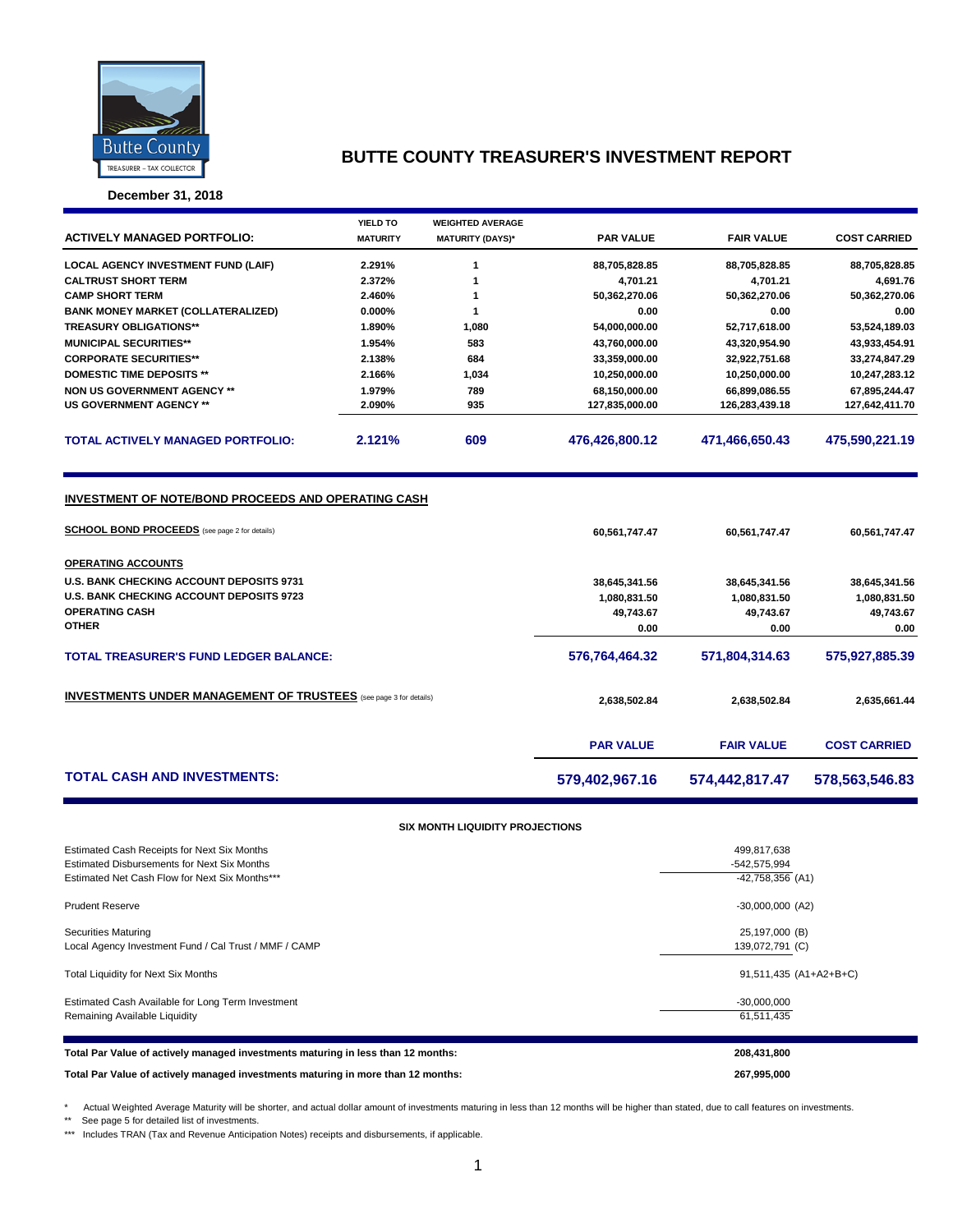### **INVESTMENT OF SCHOOL BOND PROCEEDS**

**December 31, 2018**

| <b>BOND/NOTE DESCRIPTION</b>                       | <b>INVESTMENT</b><br><b>TYPE</b> | <b>MATURITY</b><br><b>DATE</b> | <b>DESCRIPTION</b> | <b>ANNUAL</b><br>YIELD* | <b>PAR</b><br><b>VALUE</b> | <b>FAIR</b><br><b>VALUE</b> | <b>COST</b><br><b>CARRIED</b> |
|----------------------------------------------------|----------------------------------|--------------------------------|--------------------|-------------------------|----------------------------|-----------------------------|-------------------------------|
| <b>BONDS - LOCAL AGENCY INVESTMENT FUND (LAIF)</b> |                                  |                                |                    |                         |                            |                             |                               |
| Butte-Glenn CCD 2016 GO Bond Series A              | LAIF                             |                                |                    | 2.291%                  | 28,423,685.59              | 28,423,685.59               | 28,423,685.59                 |
| Chico Unified 2012 GO Bond Series A                | LAIF                             |                                |                    | 2.291%                  | 1,094,245.12               | 1,094,245.12                | 1,094,245.12                  |
| Chico Unified 2012 GO Bond Series B                | LAIF                             |                                |                    | 2.291%                  | 25,574,074.12              | 25,574,074.12               | 25,574,074.12                 |
| Chico Unified 2016 GO Bond Series A                | LAIF                             |                                |                    | 2.291%                  | 5,469,742.64               | 5,469,742.64                | 5,469,742.64                  |

|                    | <b>PAR</b>    | <b>FAIR</b>   | <b>COST</b>    |
|--------------------|---------------|---------------|----------------|
|                    | <b>VALUE</b>  | <b>VALUE</b>  | <b>CARRIED</b> |
| <b>GRAND TOTAL</b> | 60,561,747.47 | 60,561,747.47 | 60,561,747.47  |

\* Yields quoted above are a snapshot per investment type. Actual yields earned on school bonds are calculated by the Treasurer's office and are a composite of investment earnings less Treasury costs.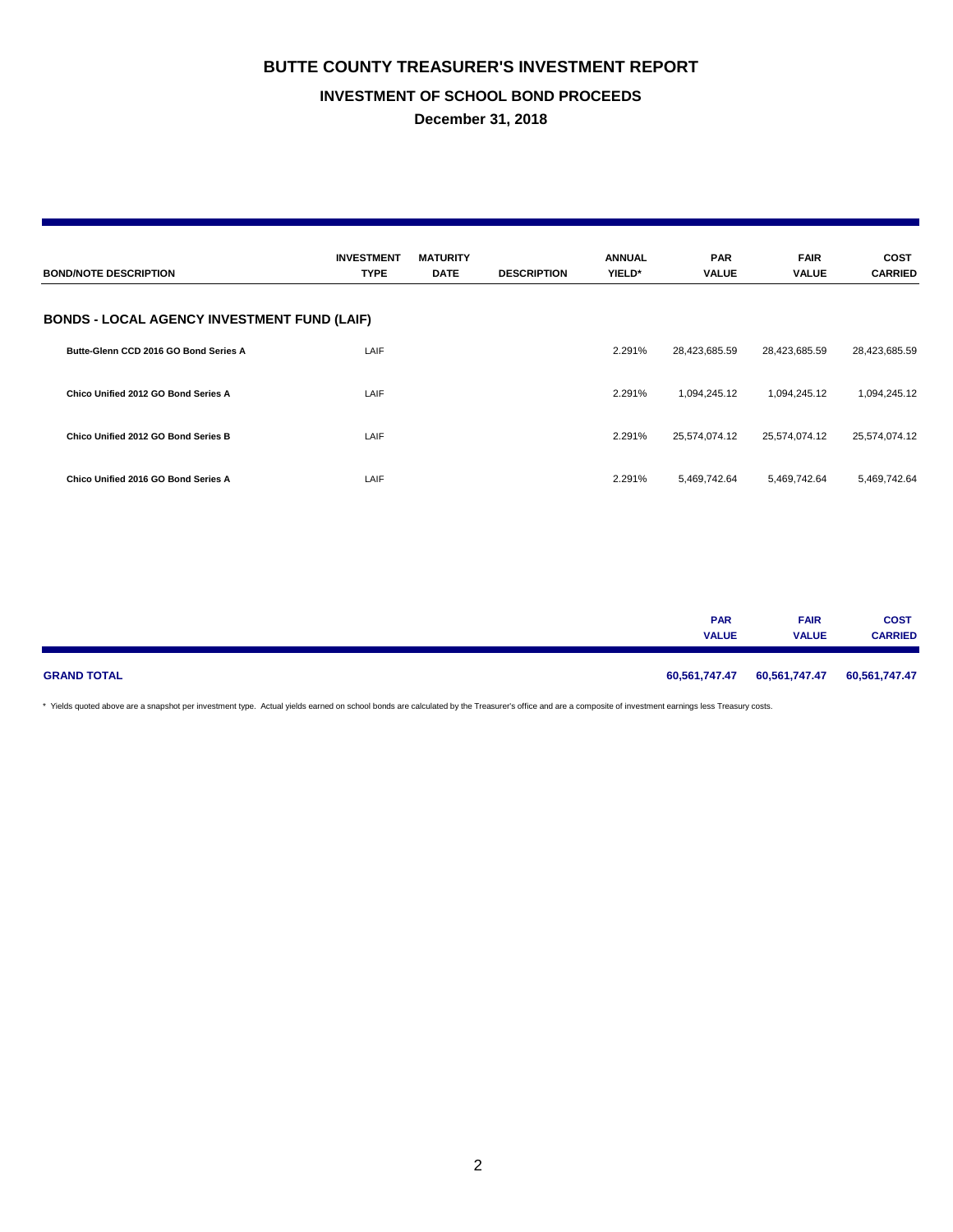**DEPOSITS AND INVESTMENTS UNDER MANAGEMENT OF TRUSTEES/FISCAL AGENTS**

**December 31, 2018**

|                                                 | <b>INVESTMENT</b>      | <b>MATURITY</b> |                              | <b>ANNUAL</b> | <b>PAR</b>   | <b>FAIR</b>  | COST           |
|-------------------------------------------------|------------------------|-----------------|------------------------------|---------------|--------------|--------------|----------------|
| <b>FINANCING PROGRAM</b>                        | <b>TYPE</b>            | <b>DATE</b>     | <b>DESCRIPTION</b>           | <b>YIELD</b>  | <b>VALUE</b> | <b>VALUE</b> | <b>CARRIED</b> |
| <b>2004 PENSION OBLIGATION BONDS</b>            |                        |                 |                              |               |              |              |                |
| <b>WELLS FARGO BANK, TRUSTEE</b>                |                        |                 |                              |               |              |              |                |
| Series A Bond Fund #XXXX1106                    | Money Market           |                 | WF GOVT MMF #1751            | 2.161%        | 1,299,090.45 | 1,299,090.45 | 1,299,090.45   |
| Int. Rate Stabilization Fund #XXXX1109          | Money Market           |                 | WF GOVT MMF #1751            | 2.161%        | 1,031.46     | 1,031.46     | 1,031.46       |
|                                                 | Pooled Agency Funds    |                 | Local Agency Investment Fund | 2.291%        | 1,684.60     | 1,684.60     | 1,684.60       |
| Principal Account Fund #XXXX1140                | Cash                   |                 | Cash                         | 0.000%        | 11.81        | 11.81        | 11.81          |
| Interest Account Fund #XXXX1141                 | Cash                   |                 | Cash                         | 0.000%        | 461.27       | 461.27       | 461.27         |
| Surplus Account Fund #XXXX1142                  | Cash                   |                 | Cash                         | 0.000%        | 18.985.83    | 18,985.83    | 18,985.83      |
| Sinking Account Fund #XXXX1143                  | Cash                   |                 | Cash                         | 0.000%        | 0.00         | 0.00         | 0.00           |
| Series B Interest Fund #XXXX1301                | <b>Money Market</b>    |                 | WF GOVT MMF #1751            | 2.161%        | 43,904.19    | 43,904.19    | 43,904.19      |
| Series B Bond Fund #XXXX1305                    | Money Market           |                 | WF GOVT MMF #1751            | 2.161%        | 1,090,441.80 | 1,090,441.80 | 1,090,441.80   |
| Series B Interest Fund #XXXX1307                | Money Market           |                 | WF GOVT MMF #1751            | 2.161%        | 68.17        | 68.17        | 68.17          |
| <b>SUBTOTAL</b>                                 |                        |                 |                              |               | 2,455,679.58 | 2,455,679.58 | 2,455,679.58   |
| <b>DEPOSITS WITH FISCAL AGENTS</b>              |                        |                 |                              |               |              |              |                |
| <b>Discovery Benefits</b>                       |                        |                 |                              |               |              |              |                |
| Plan Year Cash Balance 1/01/18 - 12/31/18*      |                        |                 |                              | <b>NA</b>     | 32,841.40    | 32,841.40    | **30,000.00    |
| York Risk Services Group - Claim Administrators |                        |                 |                              |               |              |              |                |
| Umpqua Bank #XXXXX2601                          | <b>Commercial Bank</b> |                 | <b>Business Checking</b>     | <b>NA</b>     | 149,981.86   | 149,981.86   | 149,981.86     |
| <b>SUBTOTAL</b>                                 |                        |                 |                              |               | 182,823.26   | 182,823.26   | 179,981.86     |
|                                                 |                        |                 |                              |               | <b>PAR</b>   | <b>FAIR</b>  | <b>COST</b>    |
|                                                 |                        |                 |                              |               | <b>VALUE</b> | <b>VALUE</b> | <b>CARRIED</b> |
| <b>GRAND TOTAL</b>                              |                        |                 |                              |               | 2,638,502.84 | 2,638,502.84 | 2,635,661.44   |

\* Represents the most current data source available (source: Auditor-Controller)<br>\*\* Benefits can be paid in advance of receipt of offsetting payroll deductions

Benefits can be paid in advance of receipt of offsetting payroll deductions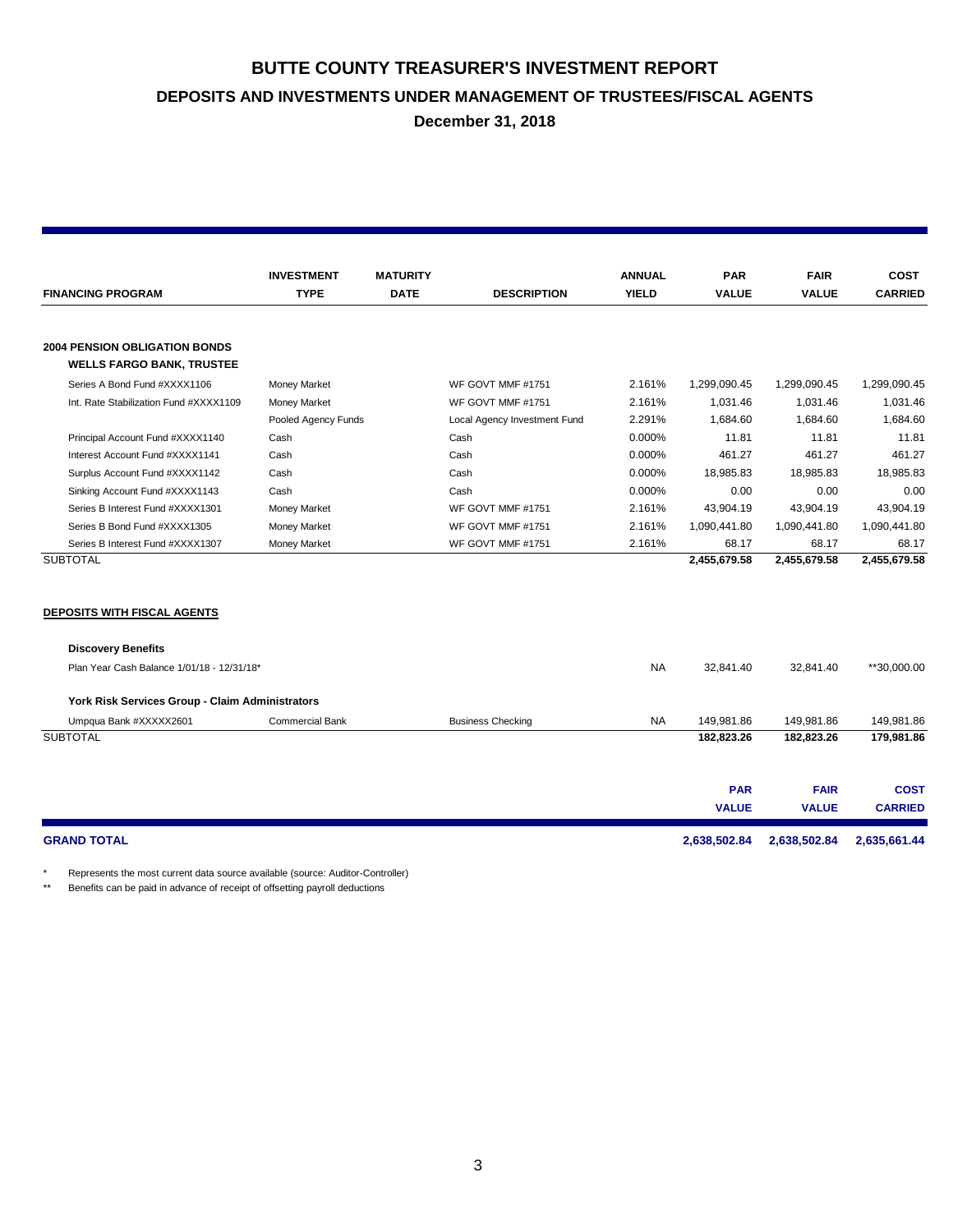**ACTIVELY MANAGED PORTFOLIO "AT-A-GLANCE"**

**December 31, 2018**

| <b>INVESTMENTS BY TYPE*</b><br>Local Agency Investment Fund/CalTrust/MMF/CAMP |                                                                                                                                                                                                                              |                                                                             |                                                                                                                                                                       |                                                                                                                                                                                              |                                                                                                                                                                                                                        |                                                                                                                                                     |  |  |  |  |
|-------------------------------------------------------------------------------|------------------------------------------------------------------------------------------------------------------------------------------------------------------------------------------------------------------------------|-----------------------------------------------------------------------------|-----------------------------------------------------------------------------------------------------------------------------------------------------------------------|----------------------------------------------------------------------------------------------------------------------------------------------------------------------------------------------|------------------------------------------------------------------------------------------------------------------------------------------------------------------------------------------------------------------------|-----------------------------------------------------------------------------------------------------------------------------------------------------|--|--|--|--|
|                                                                               |                                                                                                                                                                                                                              |                                                                             |                                                                                                                                                                       |                                                                                                                                                                                              |                                                                                                                                                                                                                        |                                                                                                                                                     |  |  |  |  |
|                                                                               |                                                                                                                                                                                                                              |                                                                             |                                                                                                                                                                       |                                                                                                                                                                                              |                                                                                                                                                                                                                        | 139,072,800                                                                                                                                         |  |  |  |  |
|                                                                               |                                                                                                                                                                                                                              |                                                                             |                                                                                                                                                                       |                                                                                                                                                                                              |                                                                                                                                                                                                                        | 69,359,000                                                                                                                                          |  |  |  |  |
|                                                                               |                                                                                                                                                                                                                              |                                                                             |                                                                                                                                                                       |                                                                                                                                                                                              |                                                                                                                                                                                                                        | 154,670,000                                                                                                                                         |  |  |  |  |
|                                                                               |                                                                                                                                                                                                                              |                                                                             |                                                                                                                                                                       |                                                                                                                                                                                              |                                                                                                                                                                                                                        | 113,325,000                                                                                                                                         |  |  |  |  |
|                                                                               |                                                                                                                                                                                                                              |                                                                             |                                                                                                                                                                       |                                                                                                                                                                                              |                                                                                                                                                                                                                        | 476,426,800                                                                                                                                         |  |  |  |  |
|                                                                               |                                                                                                                                                                                                                              |                                                                             |                                                                                                                                                                       |                                                                                                                                                                                              |                                                                                                                                                                                                                        |                                                                                                                                                     |  |  |  |  |
|                                                                               |                                                                                                                                                                                                                              |                                                                             |                                                                                                                                                                       |                                                                                                                                                                                              |                                                                                                                                                                                                                        |                                                                                                                                                     |  |  |  |  |
|                                                                               |                                                                                                                                                                                                                              |                                                                             |                                                                                                                                                                       |                                                                                                                                                                                              |                                                                                                                                                                                                                        |                                                                                                                                                     |  |  |  |  |
|                                                                               |                                                                                                                                                                                                                              |                                                                             |                                                                                                                                                                       |                                                                                                                                                                                              |                                                                                                                                                                                                                        |                                                                                                                                                     |  |  |  |  |
|                                                                               |                                                                                                                                                                                                                              |                                                                             |                                                                                                                                                                       |                                                                                                                                                                                              |                                                                                                                                                                                                                        |                                                                                                                                                     |  |  |  |  |
| 3%<br>8%<br>1%<br>· FHLMC<br>■ FAMC<br><b>SUPRA</b>                           |                                                                                                                                                                                                                              |                                                                             | O1-12 months<br>$\blacksquare$ 13-36 months<br>37-60 months                                                                                                           |                                                                                                                                                                                              |                                                                                                                                                                                                                        |                                                                                                                                                     |  |  |  |  |
|                                                                               |                                                                                                                                                                                                                              |                                                                             |                                                                                                                                                                       |                                                                                                                                                                                              |                                                                                                                                                                                                                        | $-2018$<br>$-2017$<br>$-2016$<br>$-$ <b>H</b> $-$ 2015<br>$ -$ 2014<br>$-$ 2013<br>$\longrightarrow$ 2012<br>$-2011$<br>2010                        |  |  |  |  |
|                                                                               | LAIF/CT/MMF/CAMP<br><b>FHLB</b><br><b>FHLMC</b><br><b>FNMA</b><br><b>FFCB</b><br><b>FAMC</b><br><b>CORP</b><br><b>UST</b><br><b>SUPRA</b><br><b>CD<sub>s</sub></b><br><b>MUNI</b><br>29%<br>$\bullet$ FHLB<br>$\bullet$ MUNI | \$<br>\$<br>\$<br>\$<br>\$<br>\$<br>\$<br>\$<br>\$<br>\$<br>\$<br>\$<br>12% | 139,072,800<br>55,200,000<br>13,075,000<br>5,000,000<br>39,560,000<br>15,000,000<br>33,359,000<br>54,000,000<br>68,150,000<br>10,250,000<br>43,760,000<br>476,426,800 | LAIF/CALTRUST/MMF/CAMP (1 day)<br>01-12 months<br>13-36 months<br>37-60 months<br>TOTAL PAR VALUE<br>Amounts quoted at Par Value.<br><b>Butte County Pooled Treasury Portfolio Balance**</b> | 2.352%<br>1.827%<br>1.823%<br>2.500%<br>Final maturity dates are used; probable call dates are not considered.<br>LAIF/CALTRUST/MMF/CAMP (1 day)<br>Net of Tax and Revenue Anticipation Notes (TRAN) and Bond Proceeds | <b>INVESTMENTS BY MATURITY &amp; YIELD*</b><br>\$<br>\$<br>\$<br>\$<br>\$<br>* Investments managed by Trustees & School Bond Proceeds not included. |  |  |  |  |

**\*\* This chart does not include deposits from TRAN, Bond Proceeds, or Investments under Management of Trustees.**

\$250,000,000

 **It is intended to demonstrate cash flow trends and establish a baseline for the portfolio, enabling medium term investments.**

JAN FEB MAR APR MAY JUN JUL AUG SEP OCT NOV DEC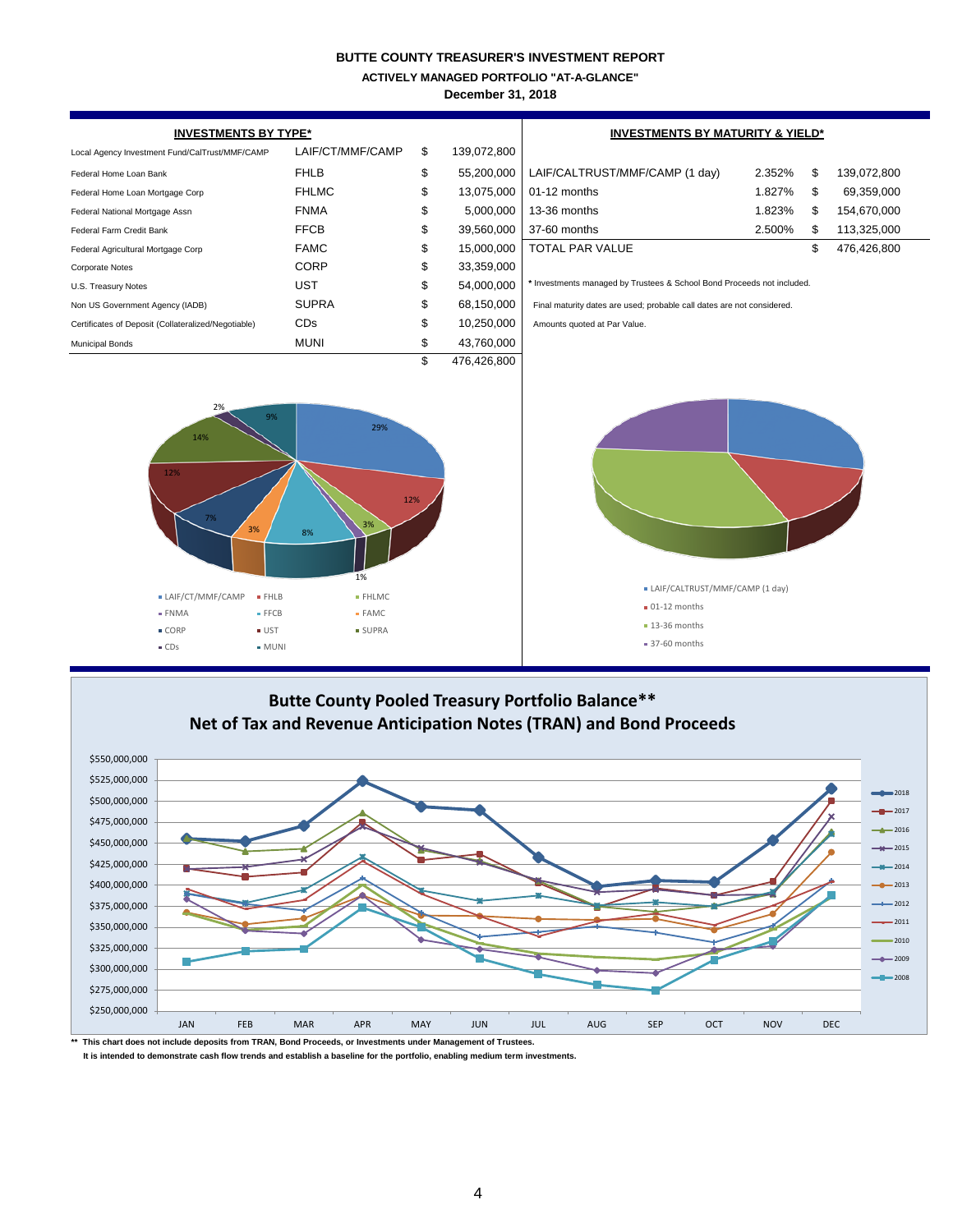# **BUTTE COUNTY TREASURER'S INVESTMENT REPORT MANAGED PORTFOLIO - DETAILS OF SECURITIES HELD**

# **December 31, 2018**

**Page 1 of 2**

| <b>Security</b> | <b>Description</b>                               | <b>Credit Rating</b><br><b>S&amp;P</b> | <b>Credit Rating</b><br><b>Moody's</b> | <b>Purchase Date</b> | <b>Maturity Date</b> | <b>Yield to</b><br>Maturity (%) | <b>Par Value</b> | <b>Fair Value</b> | <b>Cost Carried*</b> |
|-----------------|--------------------------------------------------|----------------------------------------|----------------------------------------|----------------------|----------------------|---------------------------------|------------------|-------------------|----------------------|
| 010878AN6       | Alameda County CA 4 8/1/2022                     | S&P-AAA                                | Moodys-Aaa                             | 03/29/2018           | 08/01/2022           | 2.832                           | 2,000,000.00     | 2,080,820.00      | 2,078,275.89         |
| 02007GCP6       | Ally Bank UT 2.85 5/10/2021                      | <b>NR</b>                              | <b>NR</b>                              | 05/10/2018           | 05/10/2021           | 2.850                           | 250,000.00       | 250,000.00        | 250,000.00           |
| 02587DXE3       | American Express UT 1.95 1/30/2020               | <b>NR</b>                              | <b>NR</b>                              | 01/30/2015           | 01/30/2020           | 1.950                           | 250,000.00       | 250,000.00        | 250,000.00           |
| 037833BQ2       | Apple Inc 1.7 2/22/2019                          | S&P-AA+                                | Moodys-Aa1                             | 01/17/2017           | 02/22/2019           | 1.450                           | 1,540,000.00     | 1,537,155.62      | 1,540,547.69         |
| 037833AK6       | Apple Inc 2.4 5/3/2023                           | S&P-AA+                                | Moodys-Aa1                             | 05/07/2018           | 05/03/2023           | 3.180                           | 5,000,000.00     | 4,833,600.00      | 4,844,686.28         |
| 06740KKD8       | Barclays Bank DE 2.2 7/12/2022                   | ${\sf NR}$                             | <b>NR</b>                              | 07/12/2017           | 07/12/2022           | 2.200                           | 250,000.00       | 250,000.00        | 250,000.00           |
| 080515CM9       | Belmont Springs MA 2.8 3/14/2023                 | <b>NR</b>                              | <b>NR</b>                              | 03/14/2018           | 03/14/2023           | 2.854                           | 250,000.00       | 250,000.00        | 249,474.95           |
| 08173QBR6       | Beneficial Mutual Savings PA 1.5 9/13/2021       | <b>NR</b>                              | <b>NR</b>                              | 09/16/2016           | 09/13/2021           | 1.500                           | 250,000.00       | 250,000.00        | 250,000.00           |
| 084601GS6       | Berkshire Bank MA 2.2 12/30/2021                 | <b>NR</b>                              | <b>NR</b>                              | 12/30/2016           | 12/30/2021           | 2.200                           | 250,000.00       | 250,000.00        | 250,000.00           |
| 084670BR8       | Berkshire Hathaway 2.75 3/15/2023-23             | S&P-AA                                 | Moodys-Aa2                             | 04/19/2018           | 03/15/2023           | 3.123                           | 1,000,000.00     | 975,618.00        | 985,532.78           |
| 084670BR8       | Berkshire Hathaway 2.75 3/15/2023-23             | S&P-AA                                 | Moodys-Aa2                             | 03/20/2018           | 03/15/2023           | 3.101                           | 1,000,000.00     | 975,618.00        | 986,420.18           |
| 05580ACW2       | BMW Bank of North America 2.2 9/18/2020          | <b>NR</b>                              | <b>NR</b>                              | 09/18/2015           | 09/18/2020           | 2.200                           | 250,000,00       | 250,000.00        | 250,000.00           |
| 128829AC2       | Caldwell Bank & Trust LA 1.4 5/13/2021           | <b>NR</b>                              | <b>NR</b>                              | 05/13/2016           | 05/13/2021           | 1.400                           | 250,000.00       | 250,000.00        | 250,000.00           |
| 13063CP87       | California State 1.5 4/1/2021                    | S&P-AA-                                | Moodys-Aa3                             | 06/13/2016           | 04/01/2021           | 1.430                           | 5,000,000.00     | 4,852,050.00      | 5,007,549.46         |
| 13063CSQ4       | California State 1.8 4/1/2020                    | S&P-AA-                                | Moodys-Aa3                             | 04/29/2015           | 04/01/2020           | 1.680                           | 5,000,000.00     | 4,934,100.00      | 5,007,163.65         |
| 13063CKL3       | California State 2.25 5/1/2019                   | <b>S&amp;P-AA-</b>                     | Moodys-Aa3                             | 11/24/2014           | 05/01/2019           | 1.900                           | 3,000,000.00     | 2,995,080.00      | 3,003,320.59         |
| 13063DFZ6       | California State 2.6 4/1/2020                    | <b>S&amp;P-AA-</b>                     | Moodys-Aa3                             | 04/25/2018           | 04/01/2020           | 2.524                           | 3,000,000.00     | 2,989,650.00      | 3,002,773.03         |
| 140420RX0       | Capital One Bank VA 1.9 6/20/2020                | <b>NR</b>                              | <b>NR</b>                              | 06/10/2015           | 06/20/2020           | 1.996                           | 250,000.00       | 250,000.00        | 249,634.59           |
| 14042RBL4       | Capital One VA 2.25 10/28/2020                   | <b>NR</b>                              | <b>NR</b>                              | 11/13/2015           | 10/28/2020           | 2.277                           | 250,000.00       | 250,000.00        | 249,884.90           |
| 17312QJ26       | Citibank National SD 2.9 4/11/2023               | <b>NR</b>                              | <b>NR</b>                              | 04/11/2018           | 04/11/2023           | 2.900                           | 250,000.00       | 250,000.00        | 250,000.00           |
| 20033AMR4       | Comenity Capital Bank UT 2.25 9/21/2020          | <b>NR</b>                              | <b>NR</b>                              | 09/21/2015           | 09/21/2020           | 2.250                           | 250,000.00       | 250,000.00        | 250,000.00           |
| 254672VT2       | Discover Bank DE 2.2 10/21/2020                  | <b>NR</b>                              | <b>NR</b>                              | 10/21/2015           | 10/21/2020           | 2.200                           | 250,000.00       | 250,000.00        | 250,000.00           |
| 25665QAV7       | Dollar Bank PA 2.05 3/8/2022                     | <b>NR</b>                              | <b>NR</b>                              | 03/08/2017           | 03/08/2022           | 2.050                           | 250,000.00       | 250,000.00        | 250,000.00           |
| 27113PBE0       | East Boston Savings Bank MA 1.5 5/23/2021        | <b>NR</b>                              | <b>NR</b>                              | 06/23/2016           | 05/23/2021           | 1.500                           | 250,000.00       | 250,000.00        | 250,000.00           |
| 29266NX93       | Enerbank USA UT 1.85 1/28/2021                   | <b>NR</b>                              | <b>NR</b>                              | 01/28/2016           | 01/28/2021           | 1.903                           | 250,000.00       | 250,000.00        | 249,740.35           |
| 30231GAP7       | Exxon Mobil 1.708 3/1/2019                       | S&P-AA+                                | Moodys-Aaa                             | 03/29/2018           | 03/01/2019           | 2.304                           | 3,157,000.00     | 3,151,380.54      | 3,153,959.16         |
| 31315PTD1       | FAMC 1.6 8/23/2019                               | S&P-AA+                                | Moodys-Aaa                             | 08/25/2014           | 08/23/2019           | 1.765                           | 5.000.000.00     | 4,971,105.00      | 4,994,929.59         |
| 31315PM71       | FAMC 1.73 7/17/2019                              | <b>S&amp;P-AA+</b>                     | Moodys-Aaa                             | 07/17/2014           | 07/17/2019           | 1.813                           | 5,000,000.00     | 4,980,365.00      | 4,997,858.43         |
| 3132X0SK8       | FAMC 1.975 5/5/2022                              | S&P-AA+                                | Moodys-Aaa                             | 05/05/2017           | 05/05/2022           | 1.975                           | 5,000,000.00     | 4,900,940.00      | 5,000,000.00         |
| 3133EFD20       | FFCB 1.25 5/23/2019-16                           | <b>S&amp;P-AA+</b>                     | Moodys-Aaa                             | 02/23/2016           | 05/23/2019           | 1.266                           | 5,000,000.00     | 4,976,085.00      | 4,999,698.31         |
| 3133EGKA2       | FFCB 1.5 7/6/2021-17                             | S&P-AA+                                | Moodys-Aaa                             | 07/06/2016           | 07/06/2021           | 1.500                           | 5,000,000.00     | 4,864,255.00      | 5,000,000.00         |
| 3133EEBN9       | FFCB 1.8 11/12/2019                              | S&P-AA+                                | Moodys-Aaa                             | 11/12/2014           | 11/12/2019           | 1.800                           | 5,000,000.00     | 4,962,725.00      | 5,000,000.00         |
| 3133EFZL4       | FFCB 2 2/16/2022-17                              | S&P-AA+                                | Moodys-Aaa                             | 06/28/2018           | 02/16/2022           | 2.831                           | 4,560,000.00     | 4,465,813.20      | 4,448,189.31         |
| 3133EHAK9       | FFCB 2 2/23/2022                                 | S&P-AA+                                | Moodys-Aaa                             | 02/23/2017           | 02/23/2022           | 2.000                           | 5,000,000.00     | 4,896,145.00      | 5,000,000.00         |
| 3133EJBY4       | FFCB 2.78 2/7/2023-19                            | S&P-AA+                                | Moodys-Aaa                             | 02/07/2018           | 02/07/2023           | 2.780                           | 5,000,000.00     | 4,985,870.00      | 5,000,000.00         |
| 3133EJUS6       | FFCB 2.875 7/17/2023                             | S&P-AA+                                | Moodys-Aaa                             | 07/17/2018           | 07/17/2023           | 2.865                           | 5,000,000.00     | 5,041,240.00      | 5,002,089.65         |
| 3133EJKK4       | FFCB 2.97 4/10/2023-19                           | S&P-AA+                                | Moodys-Aaa                             | 04/18/2018           | 04/10/2023           | 3.000                           | 5,000,000.00     | 5,000,730.00      | 4,994,032.48         |
| 3130A8QS5       | FHLB 1.125 7/14/2021                             | <b>S&amp;P-AA+</b>                     | Moodys-Aaa                             | 07/14/2016           | 07/14/2021           | 1.201                           | 5,000,000.00     | 4,824,655.00      | 4,990,669.00         |
| 3130A7CV5       | FHLB 1.375 2/18/2021                             | S&P-AA+                                | Moodys-Aaa                             | 04/07/2016           | 02/18/2021           | 1.315                           | 5,000,000.00     | 4,878,300.00      | 5,006,163.67         |
| 3136G3MV4       | FHLB 1.375 5/25/2021                             | <b>S&amp;P-AA+</b>                     | Moodys-Aaa                             | 05/25/2016           | 05/25/2021           | 1.375                           | 5,000,000.00     | 4,841,975.00      | 5,000,000.00         |
| 3133834H1       | FHLB 1.375 6/12/2020                             | S&P-AA+                                | Moodys-Aaa                             | 07/23/2015           | 06/12/2020           | 1.795                           | 5,200,000.00     | 5,106,732.80      | 5,169,858.26         |
| 3136G2HF7       | FHLB 1.6 5/19/2020                               | S&P-AA+                                | Moodys-Aaa                             | 05/19/2015           | 05/19/2020           | 1.600                           | 5,000,000.00     | 4,935,170.00      | 5,000,000.00         |
| 3130AA2F4       | FHLB 1.7 11/23/2021-19                           | S&P-AA+                                | Moodys-Aaa                             | 11/23/2016           | 11/23/2021           | 1.700                           | 5,000,000.00     | 4,873,210.00      | 5,000,000.00         |
| 313383HU8       | FHLB 1.75 6/12/2020                              | S&P-AA+                                | Moodys-Aaa                             | 06/05/2015           | 06/12/2020           | 1.780                           | 5,000,000.00     | 4,938,660.00      | 4,997,923.23         |
| 3130AD5K4       | FHLB 2.18 6/22/2021-18                           | S&P-AA+                                | Moodys-Aaa                             | 12/26/2017           | 06/22/2021           | 2.197                           | 5,000,000.00     | 4,947,130.00      | 4,997,977.71         |
| 3130ADSS2       | FHLB 2.44 9/9/2020                               | S&P-AA+                                | Moodys-Aaa                             | 04/05/2018           | 09/09/2020           | 2.419                           | 5,000,000.00     | 4,987,295.00      | 5,001,670.27         |
| 3130ADT51       | FHLB 3 3/29/2023-19                              | S&P-AA+                                | Moodys-Aaa                             | 03/29/2018           | 03/29/2023           | 3.000                           | 5,000,000.00     | 5,000,150.00      | 5,000,000.00         |
| 3130ADLH3       | FHLB Step 2/28/2023-18                           | S&P-AA+                                | Moodys-Aaa                             | 02/28/2018           | 02/28/2023           | 2.893                           | 5,000,000.00     | 5,006,610.00      | 5,000,000.00         |
| 3134GB6A5       | FHLMC 2.4 12/28/2022-18                          | S&P-AA+                                | Moodys-Aaa                             | 12/28/2017           | 12/28/2022           | 2.400                           | 5,000,000.00     | 4,951,520.00      | 5,000,000.00         |
| 3134GSEW1       | FHLMC Step 3/14/2023-18                          | S&P-AA+                                | Moodys-Aaa                             | 04/23/2018           | 03/14/2023           | 3.268                           | 5,075,000.00     | 5,063,779.18      | 5,061,923.21         |
| 3134G8Y29       | FHLMC Step 4/28/2021-19                          | S&P-AA+                                | Moodys-Aaa                             | 04/28/2016           | 04/28/2021           | 2.122                           | 3.000.000.00     | 2,962,359.00      | 2,997,907.72         |
| 319141HG5       | First Bank IL 2.2 8/16/2022                      | <b>NR</b>                              | <b>NR</b>                              | 08/16/2017           | 08/16/2022           | 2.200                           | 250,000.00       | 250,000.00        | 250,000.00           |
| 33610RRF2       | First Premier Bank SD 2 9/15/2022                | <b>NR</b>                              | <b>NR</b>                              | 09/15/2017           | 09/15/2022           | 2.000                           | 250,000.00       | 250,000.00        | 250,000.00           |
| 33708UCK3       | First State Community Bank MO 2.15 10/27/2022-19 | ${\sf NR}$                             | <b>NR</b>                              | 10/27/2017           | 10/27/2022           | 2.150                           | 250,000.00       | 250,000.00        | 250,000.00           |
| 3136G1H28       | FNMA 1.7 9/28/2020                               | S&P-AA+                                | Moodys-Aaa                             | 02/03/2017           | 09/28/2020           | 1.677                           | 5,000,000.00     | 4,920,620.00      | 5,001,911.48         |
| 38148PW94       | Goldman Sachs 3.35 9/26/2023                     | <b>NR</b>                              | <b>NR</b>                              | 09/26/2018           | 09/26/2023           | 3.350                           | 250,000.00       | 250,000.00        | 250,000.00           |
| 459058GH0       | IADB Supranational 2.75 7/23/2021                | S&P-AAA                                | Moodys-Aaa                             | 07/25/2018           | 07/23/2021           | 2.832                           | 5,000,000.00     | 5,013,650.00      | 4,990,000.46         |
| 459058FM0       | IADB Supranational 1.125 8/10/2020               | S&P-AA+                                | Moodys-Aaa                             | 08/23/2016           | 08/10/2020           | 1.140                           | 5,000,000.00     | 4,879,650.00      | 4,998,802.07         |
| 459058FQ1       | IADB Supranational 1.2 9/30/2019-17              | S&P-AA+                                | Moodys-Aaa                             | 05/16/2018           | 09/30/2019           | 2.525                           | 5,000,000.00     | 4,942,360.00      | 4,951,686.61         |
| 459058EV1       | IADB Supranational 1.25 7/26/2019                | S&P-AA+                                | Moodys-Aaa                             | 01/28/2016           | 07/26/2019           | 1.392                           | 5,000,000.00     | 4,961,555.00      | 4,996,079.18         |
| 45905UZJ6       | IADB Supranational 1.3 10/25/2019                | S&P-AA+                                | Moodys-Aaa                             | 12/02/2016           | 10/25/2019           | 1.573                           | 5,000,000.00     | 4,936,650.00      | 4,989,145.70         |